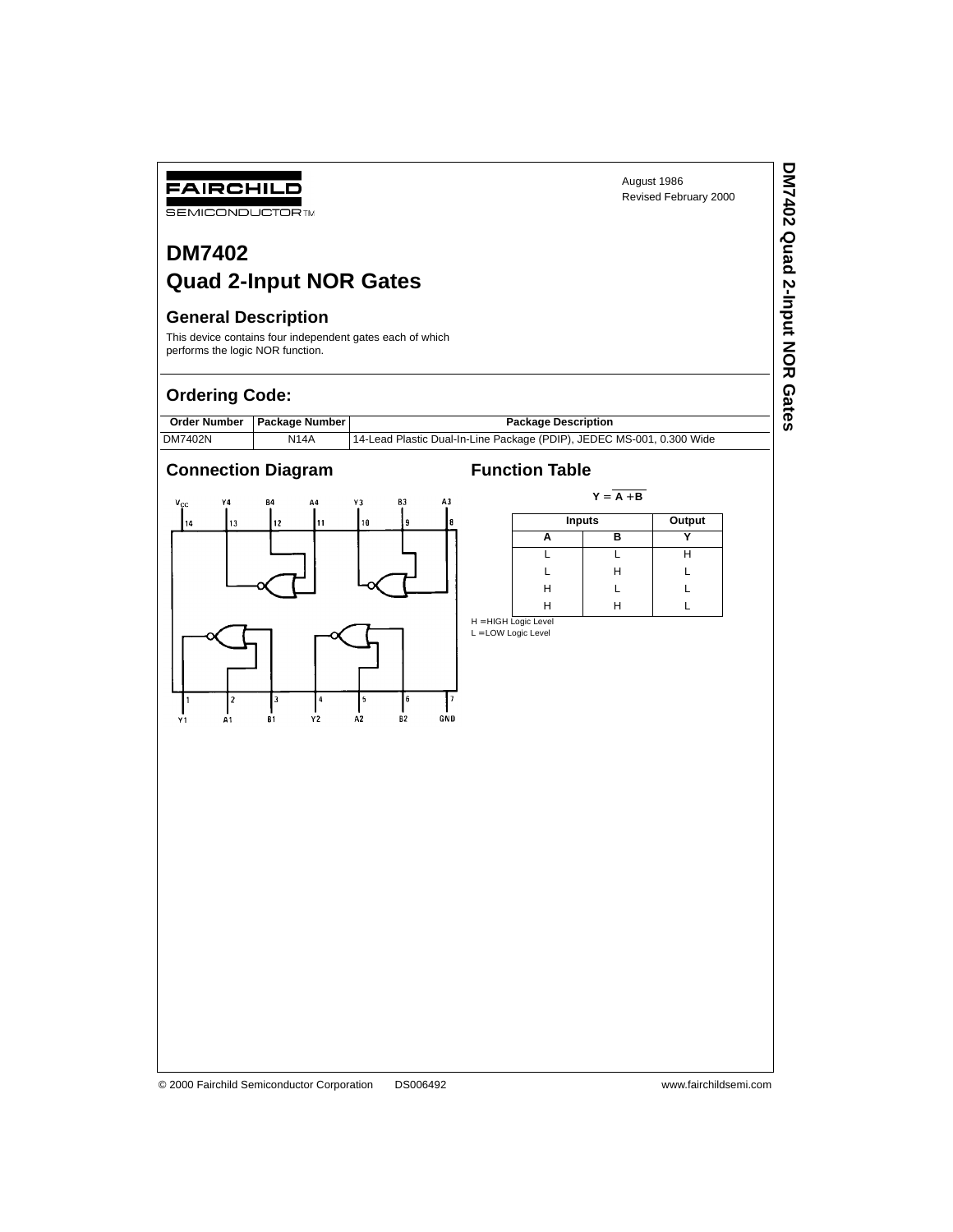**DM7402**

# **Absolute Maximum Ratings**(Note 1)

| Supply Voltage                       | 7V                                  |
|--------------------------------------|-------------------------------------|
| Input Voltage                        | 5.5V                                |
| Operating Free Air Temperature Range | $0^{\circ}$ C to +70 $^{\circ}$ C   |
| Storage Temperature Range            | $-65^{\circ}$ C to $+150^{\circ}$ C |

**Note 1:** The "Absolute Maximum Ratings" are those values beyond which<br>the safety of the device cannot be guaranteed. The device should not be<br>operated at these limits. The parametric values defined in the Electrical Characteristics tables are not guaranteed at the absolute maximum ratings. The "Recommended Operating Conditions" table will define the conditions for actual device operation.

# **Recommended Operating Conditions**

| Symbol          | <b>Parameter</b>                      | Min  | <b>Nom</b> | Max    | <b>Units</b> |
|-----------------|---------------------------------------|------|------------|--------|--------------|
| $V_{\rm CC}$    | Supply Voltage                        | 4.75 |            | 5.25   |              |
| V <sub>IH</sub> | <b>HIGH Level Input Voltage</b>       |      |            |        |              |
| $V_{IL}$        | <b>LOW Level Input Voltage</b>        |      |            | 0.8    |              |
| I <sub>OH</sub> | <b>HIGH Level Output Current</b>      |      |            | $-0.4$ | mA           |
| $I_{OL}$        | <b>LOW Level Output Current</b>       |      |            | 16     | mA           |
|                 | <b>Free Air Operating Temperature</b> |      |            | 70     | °C           |

## **Electrical Characteristics**

over recommended operating free air temperature range (unless otherwise noted)

| Symbol           | Parameter                                                                | <b>Conditions</b>                            | Min   | Typ<br>(Note 2) | Max    | <b>Units</b> |
|------------------|--------------------------------------------------------------------------|----------------------------------------------|-------|-----------------|--------|--------------|
| V <sub>1</sub>   | Input Clamp Voltage                                                      | $V_{CC}$ = Min, $I_1$ = -12 mA               |       |                 | $-1.5$ | $\vee$       |
| V <sub>OH</sub>  | <b>HIGH Level</b>                                                        | $V_{CC}$ = Min, $I_{OH}$ = Max               | 2.4   | 3.4             |        | V            |
|                  | Output Voltage                                                           | $V_{II}$ = Max                               |       |                 |        |              |
| $V_{OL}$         | <b>LOW Level</b>                                                         | $V_{\text{CC}}$ = Min, $I_{\text{OL}}$ = Max |       | 0.2             | 0.4    | $\vee$       |
|                  | Output Voltage                                                           | $V_{IH} = Min$                               |       |                 |        |              |
| Τ,               | Input Current @ Max Input Voltage                                        | $V_{CC}$ = Max, $V_1$ = 5.5V                 |       |                 |        | mA           |
| $I_{\rm IH}$     | <b>HIGH Level Input Current</b>                                          | $V_{\rm CC}$ = Max, $V_{\rm I}$ = 2.4V       |       |                 | 40     | μA           |
| $I_{\rm IL}$     | <b>LOW Level Input Current</b>                                           | $V_{\text{CC}} = \text{Max}, V_1 = 0.4V$     |       |                 | $-1.6$ | mA           |
| $\log$           | <b>Short Circuit</b>                                                     | $V_{C}$ = Max                                |       |                 |        | mA           |
|                  | Output Current                                                           | (Note 3)                                     | $-18$ |                 | $-55$  |              |
| $I_{\text{CCH}}$ | Supply Current with Outputs HIGH                                         | $V_{C}$ = Max                                |       | 8               | 16     | mA           |
| ICCL             | Supply Current with Outputs Low                                          | $V_{C}$ = Max                                |       | 14              | 27     | mA           |
|                  | <b>Note 2:</b> All typicals are at $V_{CC} = 5V$ , $T_A = 25^{\circ}C$ . |                                              |       |                 |        |              |

**Note 3:** Not more than one output should be shorted at a time.

### **Switching Characteristics**

at  $V_{CC} = 5V$  and  $T_A = 25^{\circ}C$ 

| --<br>Symbol     | Parameter                | <b>Conditions</b> | Min | Max | Units |
|------------------|--------------------------|-------------------|-----|-----|-------|
| <sup>t</sup> PLH | Propagation Delay Time   | $C_1 = 15 pF$     |     |     |       |
|                  | LOW-to-HIGH Level Output | $R_1 = 400\Omega$ |     | 22  | ns    |
| <sup>L</sup> PHL | Propagation Delay Time   |                   |     | 15  | ns    |
|                  | HIGH-to-LOW Level Output |                   |     |     |       |